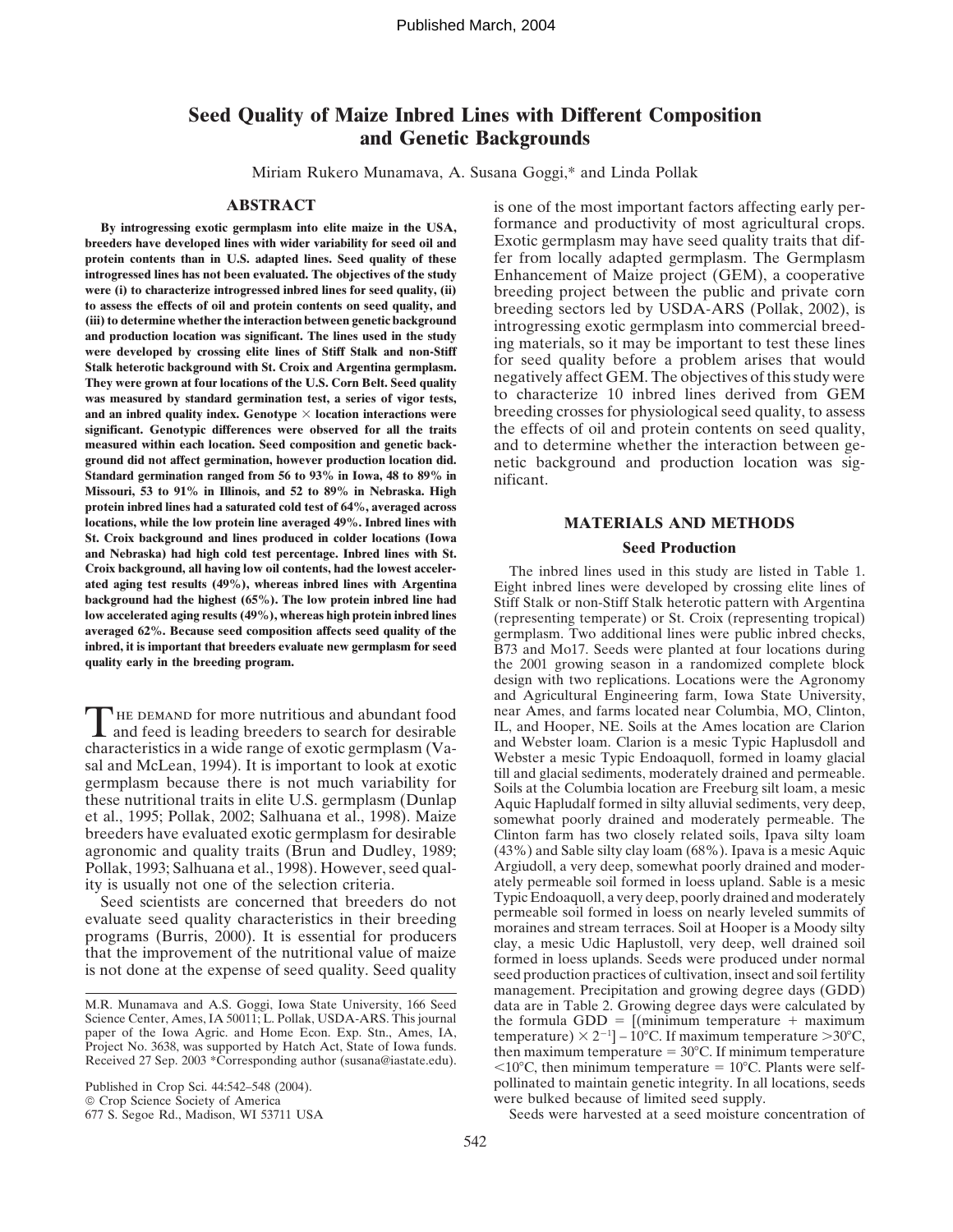about 300 g kg<sup>-1</sup>, which was approximately physiological matu-<br> **Table 1. Entry number, seed composition, and genotype descrip-**<br> **Table 1. Entry number, seed composition, and genotype descrip-**<br> **Table 1. Entry number, s** rity as determined by black layer formation. Husks were then removed and ears were dried with ambient forced air. At 130 g kg<sup>-1</sup> moisture content, ears were shelled with a laboratory sheller (model LS91, Custom Seed Equipment, Altoona, IA).<br>Seeds were stored 30 to 90 d in a cold room at 10°C and 50% RH until laboratory analyses were performed.

## **6 Seed Quality Determination**

**8 Several tests were conducted to assess seed quality. The seed industry uses the standard germination test (AOSA, 2002) for labeling. It estimates germination under ideal grow**ing conditions. Five additional tests were used to assess seed<br>ing conditions. Five additional tests were used to assess seed<br>during line development: LP, low protein (90–110 mg g<sup>-1</sup>); HP, high vigor. These tests were also used to calculate the Inbred Qual-<br>
ity Index (IQI) as described below (Hoegemeyer and Gutorm- (58–70 mg g<sup>-1</sup>). **(58–70 mg g<sup>-1</sup>).**<br>  $\sec$  **(58–70 mg g<sup>-1</sup>).**<br>  $\sec$  **3CR01, St. Croix 1 (population collected from St. Croix denoted as '1');** 

Seeds were placed on moistened crepe cellular paper and **from companies coded as '13' and '10'.**<br>Cubated at 20/30°C, with 16 h of darkness and 8 h of light, § The following mean values (dry matter basis) for the check line incubated at 20/30C, with 16 h of darkness and 8 h of light, **§ The following mean values (dry matter basis) for the check lines are** for 7 d. Seedlings were classified as normal, abnormal, or dead (AOSA, 2002). (AOSA, 2002). (AOSA, 2002).

tional paper towels were placed on top. One liter of tap water AOSA rules (2002). was poured on the paper towels and allowed to soak through into the tray. Excess water was sufficient to keep the paper<br>
towels and soil saturated throughout the test. Sandy loam soil<br>
sifted through a 70-mm sieve was sprinkled over the paper<br>
Seeds were soaked in 25 mL of tap wat sifted through a 70-mm sieve was sprinkled over the paper<br>towels to form a thin layer. Seeds were planted on top of the seeds were planted in a standard germination test (AOSA, towels to form a thin layer. Seeds were planted on top of the seeds soil with their embryos oriented down. Tests were conducted 2002). soil with their embryos oriented down. Tests were conducted in a dark cold room at  $10^{\circ}$ C for 7 d, and then moved to 25°C for 3 d with continuous light. Seedlings were evaluated **Electrical Conductivity (EC)**<br>following AOSA rules (2002).

each 10 by 10 by 4 cm, and 40 mL of tap water were added. 3.75 mL deionized water at 23°C. Electrical conductivity of

| Entry          | Seed composition† | Genotype:                    |  |  |  |  |
|----------------|-------------------|------------------------------|--|--|--|--|
|                | HP-LO             | SCR01:N1310-378-11-1-1-7-3-B |  |  |  |  |
| $\mathbf{2}$   | HP-LO             | SCR01:N1310-378-11-1-1-4-4-B |  |  |  |  |
|                | HP-LO             | AR16035:S02-235-1-1-6-4-7-B  |  |  |  |  |
|                | HP-LO             | AR16035:S02-235-1-1-6-6-11-B |  |  |  |  |
|                | LP-LO             | SCR01:N1310-338-31-6-2-1-6-B |  |  |  |  |
| 6              | $HP-HO$           | AR16035:S02-235-1-1-6-6-3-B  |  |  |  |  |
|                | HP-HO             | AR16035:S02-235-1-1-6-3-13-B |  |  |  |  |
| 8              | HP-LO             | AR16035:S02-235-1-1-6-3-9-B  |  |  |  |  |
| <b>Check</b> § |                   | <b>B73</b>                   |  |  |  |  |
| <b>Check</b>   |                   | <b>Mo17</b>                  |  |  |  |  |

**); LO, low oil (25–30 mg g<sup>1</sup> ); HO, high oil**

**‡ SCR01, St. Croix 1 (population collected from St. Croix denoted as '1');** sen, 2000). **AR16035, ARZM 16035 (population collected from Argentina denoted as '16035'); S denotes that AR16035 was crossed to a line of the Stiff Standard Germination Test**<br>**Stalk heterotic pattern from a company coded as '02'; N denotes that**<br>**SCR01** was crossed to two lines of the non-Stiff Stalk heterotic pattern

**Saturated Cold Test** Boxes were covered and placed in an AA chamber at 42°C<br>A plastic grid rack of 60 by 40 cm was placed in a 61- by in the chamber to calculate seed moisture increase during A plastic grid rack of 60 by 40 cm was placed in a 61- by in the chamber to calculate seed moisture increase during 41- by 5-cm tray. A single germination paper towel of 60 by aging. Seeds were planted in crepe cellulose p 41- by 5-cm tray. A single germination paper towel of 60 by aging. Seeds were planted in crepe cellulose paper and covered 30 cm was wrapped over the plastic grid rack and two addi-<br>with sand. Seedlings were evaluated afte with sand. Seedlings were evaluated after 7 d according to

Electrical conductivity was measured with the Individual **Accelerated Aging (AA) Test** Seed Analyzer, Genesis-2000 (Wavefront, Inc., Ann Arbor, **Accelerated Aging (AA) Test** MI). Mean conductivity of three replicates of 25 seeds each Seeds were placed on top of the screen inside AA boxes, was used to calculate IQI. Individual seeds were soaked in

**Table 2. Precipitation and growing degree days (GDD) for the four experimental locations.**

|              |                                                                      | <b>Month</b>     |                  |                  |                 |                  |                 |              |
|--------------|----------------------------------------------------------------------|------------------|------------------|------------------|-----------------|------------------|-----------------|--------------|
| Location     | <b>Parameter</b>                                                     | May              | June             | July             | <b>August</b>   | <b>September</b> | October         | <b>Total</b> |
| Ames, IA     | Precip. $(mm)$ †                                                     | 174              | 42               | 43               | 64              | 134              | 57              | 514          |
|              | $\text{GDD}_{10}$ #<br>Temp. Max. $(^{\circ}C)\$<br>Temp. Min. (°C)¶ | 196<br>21<br>11  | 323<br>27<br>15  | 425<br>30<br>19  | 374<br>28<br>17 | 204<br>22<br>10  | 107<br>16<br>4  | 1629         |
| Columbia, MO | Precip. (mm)                                                         | 162              | 133              | 59               | 82              | 77               | 103             | 616          |
|              | $GDD_{10}$<br>Temp. Max. (°C)                                        | 268<br>24        | 348<br>27        | 459<br>32        | 433<br>31       | 278<br>25        | 114<br>16       | 1900         |
| Clinton, IL  | Temp. Min. $(^{\circ}C)$<br>Precip. (mm)                             | 13<br>100        | 16<br>80         | 20<br>27         | 19<br>143       | 13<br>72         | 6<br>165        | 587          |
|              | $\text{GDD}_{10}$<br>Temp. Max. (°C)                                 | 252<br>24        | 338<br>27        | 427<br>30        | 371<br>30       | 231<br>25        | 146<br>17       | 1765         |
|              | Temp. Min. $(^{\circ}C)$                                             | 11               | 15               | 18               | 18              | 12               | 6               |              |
| Hooper, NE   | Precip. (mm)<br>$\mathbf{GDD}_{10}$<br>Temp. Max. $(^{\circ}C)$      | 264<br>228<br>23 | 109<br>333<br>26 | 177<br>450<br>31 | 67<br>402<br>30 | 93<br>243<br>24  | 22<br>131<br>18 | 732<br>1787  |
|              | Temp. Min. (°C)                                                      | 12               | 15               | 20               | 18              | 11               | 4               |              |

**† Precip. (mm): precipitation in millimeters**

 $\pm$  GDD<sub>10</sub>: growing degree days in degrees Celsius = [(minimum temperature + maximum temperature)  $\times$  2<sup>-1</sup>] – 10°C. If maximum temperature is >30°C, then maximum temperature = 30°C. If minimum temperature is  $<$  10°C, then minimum temperature = 10°C.

§ Temp. Max. (°C): average maximum temperature in  $\overline{C}$ .

**¶ Temp. Min. (C): average minimum temperature in C.**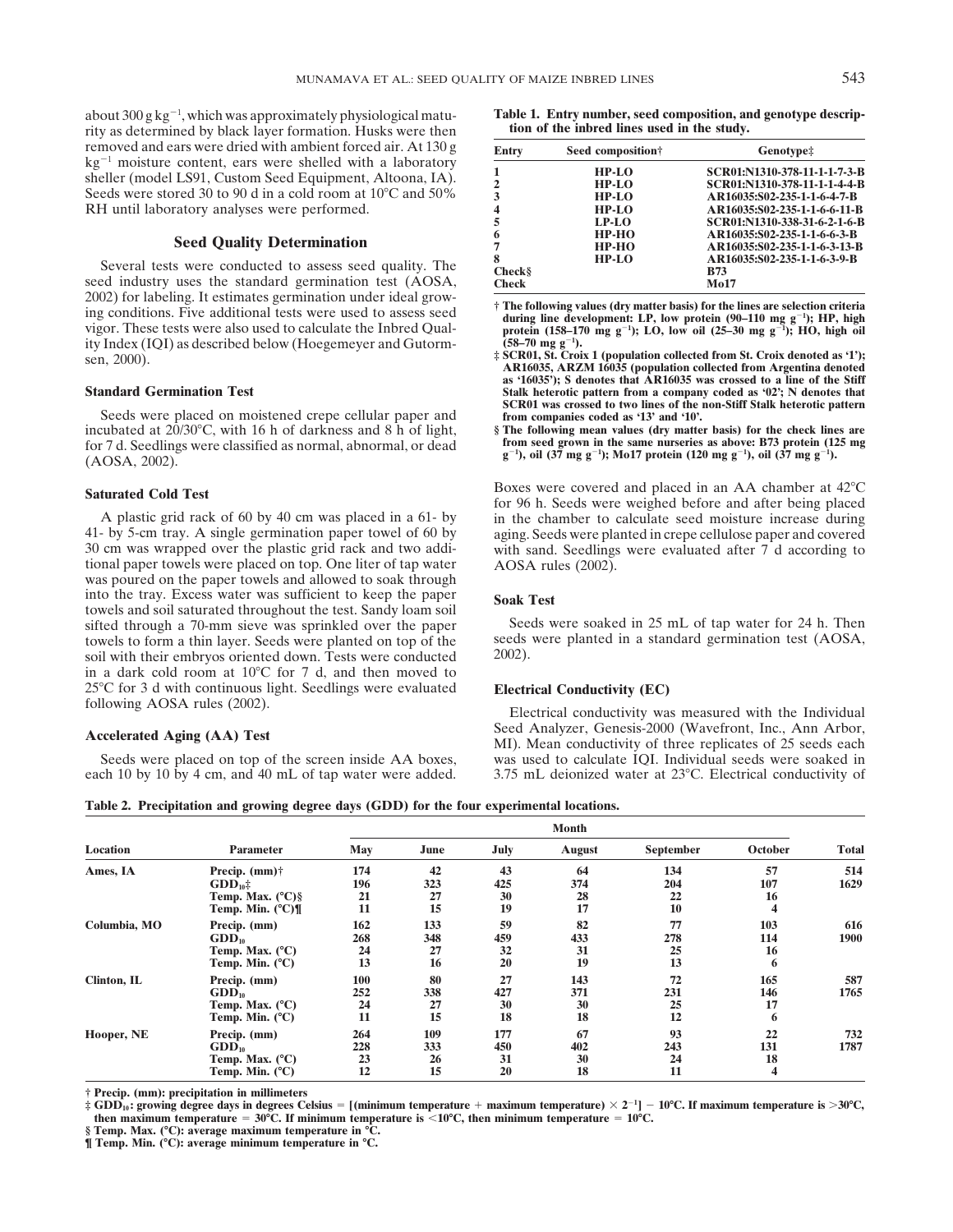recorded in microsiemens per centimeter  $(\mu S \text{ cm}^{-1})(\text{AOSA}, \text{ peroduced at four locations})$ 1983). **Locations**

## **Inbred Quality Index**

$$
IQI = SC + AA + FGN + Soak + [200 - (EC6h + EC24h)] 60^{-1},
$$

where  $SC =$  saturated cold test, %;  $AA =$  accelerated aging  $=$  soak test, %; EC6h  $=$  electrical conductivity at 6 h  $\mu$ S cm<sup>-1</sup> g<sup>-1</sup> seed; and EC24h = Electrical conductivity at 24 h,  $\mu$ S cm<sup>-1</sup> g<sup>-1</sup> seed. The IQI values range from 1 (worst)

Analysis of variance was determined by general linear model procedures in Statistical Analysis System (SAS Institute, Inc., 1990). Genotype  $\times$  location effects were highly significant for<br>all seed quality measurements. Mean separation was con-<br>ducted within location using LSD. Inbred lines used in this<br>experiment were partially selected for inbred lines into groups of high and low protein and oil. Be-<br>cause genotype  $\times$  location interaction was significant at the germplasm from Argentina, and lines introgressed with<br>0.05 probability level for protein conten 0.05 probability level for protein content but not for oil con-<br>tent, lines were grouped by composition and genotype, and ated well at all locations, but this apparent stability tent, lines were grouped by composition and genotype, and calculated contrasts determined by least significant difference could not be attributed to its St. Croix germplasm bewere used to differentiate among seed composition and ge-<br>cause other St. Croix lines performed poorly in IA (In-

with inbred lines, thus results are presented by location to have better adaptation, but Inbred 1 evidently also (Table 3). Growing locations were chosen to provide gained genetic contribution from its Corn Belt parents very different environments, because factors such as to germinate well in the more northern locations. We soil, temperature, and moisture could affect seed qual- are also concerned with potential germination problems ity. Germination of B73 was highest when seed were in the Corn Belt arising from the exotic component of produced in locations with cooler climates (IA, IL, and the line, but the Corn Belt Line Mo17 had the lowest NE), whereas germination of Mo17 was highest in the germination in seeds produced in IA in our experiment. warmest location (MO). Germination of Mo17 seed pro- Overall, seed produced in IL germinated best. This

the water was measured after 6 and 24 h. Conductivity was **Table 3. Mean standard germination for seeds of 10 inbred lines**<br>recorded in microsiemens per centimeter (u.S. cm<sup>-1</sup>)( $\Delta$ OS $\Delta$  **produced at four locations.** 

| 1983).                                                       | <b>Locations</b>  |    |      |    |           |
|--------------------------------------------------------------|-------------------|----|------|----|-----------|
| <b>Fast Green Test</b>                                       | <b>Inbred</b>     | IA | MO   | П. | <b>NE</b> |
|                                                              |                   |    | $\%$ |    |           |
| Seeds were submerged in fast green solution for 15 to 30 s,  | 1 HP-LO SC        | 88 | 77   | 91 | 81        |
| rinsed under running tap water, and air-dried. Staining pat- | 2 HP-LO SC        | 69 | 87   | 89 | 77        |
| terns were used to classify seed damage (Koehler, 1957). The | 3 HP-LO AR        | 85 | 48   | 88 | 73        |
| percentage seeds with no or very light damage was used to    | 4 HP-LO AR        | 93 | 48   | 75 | 87        |
| calculate IOI.                                               | <b>5 LP-LO SC</b> | 72 | 75   | 89 | 52        |
|                                                              | 6 HP-HO AR        | 85 | 71   | 53 | 69        |
|                                                              | 7 HP-HO AR        | 71 | 52   | 83 | 77        |
| <b>Inbred Quality Index</b>                                  | 8 HP-LO AR        | 80 | 64   | 77 | 71        |
|                                                              | <b>B73</b>        | 88 | 69   | 83 | 89        |
| The inbred quality index (Hoegemeyer and Gutormsen,          | Mo17              | 56 | 89   | 84 | 59        |
| 2000) for each line was calculated as                        | LSD(0.05)         | 17 | 18   | 16 | 15        |
|                                                              |                   |    |      |    |           |

action between seed maturation and environment. Ge-, notypes that are not adapted to the growing environwhere  $SC =$  saturated cold test, %;  $AA =$  accelerated aging ment might reach critical physiological stages during test, %;  $FGN =$  seeds with light or no damage in the fast green unfavorable environmental conditions. Seeds of unfavorable environmental conditions. Seeds of the same genotypes produced at different locations germinated differently. Our findings support earlier reports<br>that cultivars respond differently to environment of proto 10 (best) (Hoegemeyer and Gutormsen, 2000). duction (TeKrony and Hunter, 1995). For example, Inbred 4 had the highest germination in IA, but had one **Statistical Analysis** of the lowest in MO. Not all inbred lines responded this Laboratory tests were conducted in a completely random<br>design. Data were analyzed as a two-way factorial with loca-<br>tion and genotype as factors. Tests were repeated three times.<br>at the other locations. Although both Inbre tion and genotype as factors. Tests were repeated three times. at the other locations. Although both Inbred Lines 1<br>Analysis of variance was determined by general linear model and 4 were classified as high protein and low procedures in Statistical Analysis System (SAS Institute, Inc., composition did not significantly affect seed germina-<br>1990). Genotype  $\times$  location effects were highly significant for tion according to contrasts between

notype. bred 2) and NE (Inbred 5). Rather, the apparent stability of Inbred 1 seems to come from the ability of St. **RESULTS AND DISCUSSION** Croix lines to germinate well in the cooler climates as **Standard Germination** well as MO. Therefore, it appears that lines with tropical St. Croix germplasm germinate better in the most south-Location of seed production interacted significantly ern location, which is where we would expect these lines

duced in IL was also high, although average minimum result could be attributed to abundant precipitation in temperatures during seed development and maturation August, which coincided with seed development, and August, which coincided with seed development, and in IL were similar to those in IA and NE. Burris (1977) cooler and drier conditions in September, during seed reported that differences in growing season, such as maturation. Seed produced in MO germinated least. temperature and moisture affected seed quality. The High temperatures during seed development and matureduction in quality observed was attributed to an inter- ration could have diminished seed quality (Burris, 1977).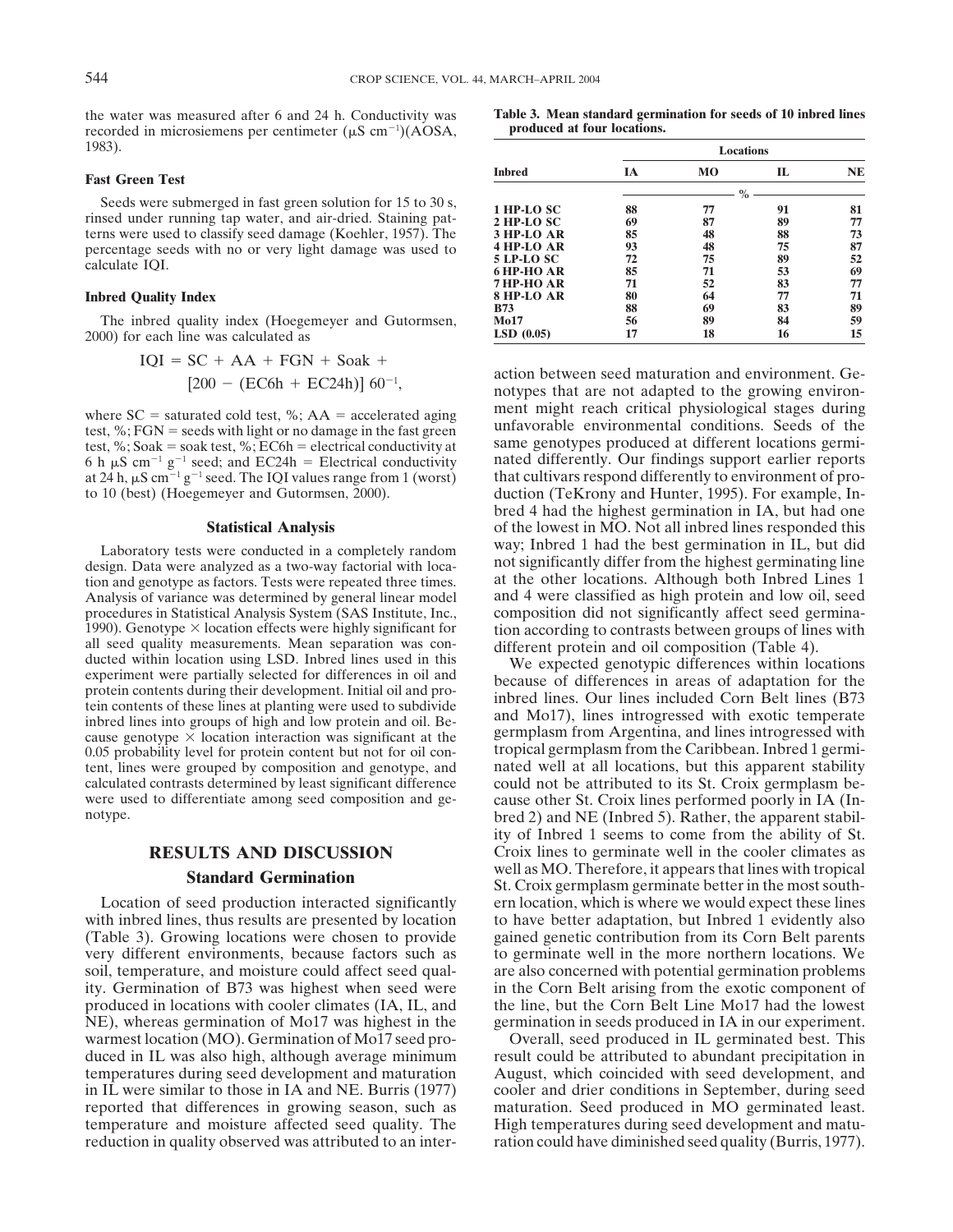Table 4. Statistical significance of contrasts of inbred lines<br>grouped by seed composition and genotype for the following<br>seed quality tests: Standard Germination (Std germ), Saturated<br>Cold Test. (Cold Test). Accelerated A **Cold Test (Cold Test), Accelerated Aging (AA), Electrical** 

| Contrasts†           | Std germ  | Cold Test AA |    | EC        | Soak | Wt        | were si  |
|----------------------|-----------|--------------|----|-----------|------|-----------|----------|
| <b>HPAR vs. HPSC</b> | ns        | ns           | ns | ns        | ns   | ***       | bred 2   |
| $HO$ vs. $LO$        | <b>ns</b> | ns           | ns | ns        | **   | <b>ns</b> | except   |
| <b>HOAR</b> vs. LOSC | <b>ns</b> | **           | *  | <b>ns</b> | ***  | **        | from B   |
| $LP$ vs. $HP$        | <b>ns</b> | *            | *  | ns        | ***  | ***       | germpl   |
| Mo17 vs. HPSC        | <b>ns</b> | ns           | *  | **        | ns   | ns        |          |
| Mo17 vs. LOSC        | <b>ns</b> | ns           | ** | ∗         | ***  | <b>ns</b> | erance.  |
| <b>B73 vs. HPAR</b>  | ns        | ns           | ns | *         | ns   | <b>ns</b> | Satui    |
| <b>B73 vs. HOAR</b>  | *         | ns           | ns | ns        | ∗    | <b>ns</b> | of inbre |
| <b>Mo17</b> vs. B73  | ns        | ns           | ns | ns        | ns   | **        | hookar   |

\* Significant at  $P = 0.05$ .<br>\*\* Significant at  $P = 0.01$ .

\*\*\* **Significant** at  $P = 0.001$ .

**Nonsignificant** (ns) at  $P = 0.05$ .

expense of seed quality (de Carvalho et al., 1999; Mie-

## **Saturated Cold Test**

The concept of seed vigor was developed on the basis<br>
The concept of seed vigor was developed on the basis<br>
Significant differences among genotypes were ob-<br>
Significant differences among genotypes were obof the observation that two seed lots or genotypes with Significant differences among genotypes were ob-<br>similar viability performed differently under stressful served at all locations except IA (Table 6). Accelerated similar viability performed differently under stressful served at all locations except IA (Table 6). Accelerated<br>
served at all locations except IA (Table 6). Accelerated<br>
field conditions (Delouche and Baskin 1973) A vigo field conditions (Delouche and Baskin, 1973). A vigorous seed lot maintains a rapid and uniform emergence (Delouche and Baskin, 1973) and has been widely<br>under a broad range of environmental conditions Sey-<br>adopted as a vigor test. Inbred lines with St. Croix germunder a broad range of environmental conditions. Several vigor tests were used in this study to evaluate seed plasm usually had smaller AA values than inbred lines<br>
quality among genotypes with similar germination per-<br>
with Argentine background. These results were unexquality among genotypes with similar germination per-

three introgressed lines had significantly greater cold<br>test observed between the groups of inbred lines for<br>test values than Mo17. Inbred Line 2 had the highest accelerated aging may not be explained by differences

**Table 5. Means of saturated cold test results for 10 inbred lines Table 6. Accelerated aging means for 10 inbred lines produced produced at four locations. at four locations.**

|                     |    |      | Locations |           |            | <b>Locations</b> |               |    |           |
|---------------------|----|------|-----------|-----------|------------|------------------|---------------|----|-----------|
| Inbred <sup>†</sup> | IA | MO   | IL        | <b>NE</b> | Inbred†    | IA               | MO            | IL | <b>NE</b> |
|                     |    | $\%$ |           |           |            |                  | $\frac{O}{O}$ |    |           |
| 1 HP-LO SC          | 60 | 37   | 73        | 61        | 1 HP-LO SC | 37               | 51            |    | -51       |
| 2 HP-LO SC          | 52 | 73   | 84        | 80        | 2 HP-LO SC | 41               | 75            | 67 | 60        |
| <b>3 HP-LO AR</b>   | 69 | 55   | 52        | 80        | 3 HP-LO AR | 48               | 64            | 93 | 48        |
| 4 HP-LO AR          | 77 | 53   | 52        | 68        | 4 HP-LO AR | 65               | 63            | 56 | 88        |
| <b>5 LP-LO SC</b>   | 57 | 37   | 65        | 36        | 5 LP-LO SC | 43               | 41            | 77 | 35        |
| 6 HP-HO AR          | 88 | 43   | 39        | 77        | 6 HP-HO AR | 57               | 63            | 63 | 76        |
| 7 HP-HO AR          | 75 | 51   | 77        | 71        | 7 HP-HO AR | 43               | 47            | 87 | 84        |
| 8 HP-LO AR          | 81 | 59   | 60        | 80        | 8 HP-LO AR | 45               | 59            | 67 | 53        |
| <b>B73</b>          | 71 | 57   | 77        | 59        | <b>B73</b> | 45               | 68            | 53 | 64        |
| Mo17                | 57 | 65   | 40        | 48        | Mo17       | 56               | 81            | 89 | 61        |
| LSD(0.05)           | 32 | 22   | 23        | 24        | LSD(0.05)  | 32               | 22            | 24 | 26        |

**† HP, high protein; LP, low protein; HO, high oil; LO, low oil; AR, † HP, high protein; LP, low protein; HO, high oil; LO, low oil; AR,**

**Conductivity (EC), Soak Test (Soak), and Seed Weight (Wt).** location. Although there were no introgressed lines that were significantly higher than B73 at any location, In-<br>bred 2 had greater values than B73 in each location<br>except for IA where it was still not significantly different from B73. Inbred 2, with introgressed tropical St. Croix germplasm, could be useful in breeding for cold tolerance.

**Saturated cold test contrasts between different groups** of inbred lines differing in seed composition and genetic background showed significant differences between high oil inbred lines containing Argentina germplasm and low oil containing St. Croix germplasm (Table 4). Low oil inbred lines with St. Croix germplasm had ger- $\frac{1}{2}$  HP, high protein; LP, low protein; HO, high oil; LO, low oil; AR,<br>Argentina background; SC, St. Croix background.<br>plasm lines had an average of 65% (data not shown). Fenner (1991) reported that timing of any unfavorable High protein inbred lines had an average germination temperature regime during the parent's life cycle affects of 64%, whereas the low protein line had an average temperature regime during the parent's life cycle affects of 64%, whereas the low protein line had an average seed germinability of the progeny. High temperature of 49%. In summary, inbred lines with Argentina germseed germinability of the progeny. High temperature of 49%. In summary, inbred lines with Argentina germ-<br>during seed maturation accelerates development at the plasm and lines with high protein content had high vigor during seed maturation accelerates development at the plasm and lines with high protein content had high vigor<br>expense of seed quality (de Carvalho et al., 1999; Mie-<br>as determined by saturated cold test. Seeds produced dema, 1982; Pahlavanian and Silk, 1988). in cooler IA and NE also had a greater average cold test than seed produced in warmer MO and IL.

centage.<br>
Significant differences among genotypes were ob-<br>
Significant differences among genotypes were ob-<br>
cause we had expected that inbred lines containing trop-Significant differences among genotypes were ob-<br>Significant differences among genotypes were cause we had expected that inbred lines containing trop-<br>ical germplasm would be better adapted to hot, humid served for the cold test in each location, but LSDs were ical germplasm would be better adapted to hot, humid<br>large in IA: thus few significant differences were ob-<br>conditions. In the AA test, membrane degradation oclarge in IA; thus, few significant differences were ob-<br>served there (Table 5) Illinois had the highest germina-<br>curs as a consequence of the oxidation of unsaturated served there (Table 5). Illinois had the highest germina-<br>tion values and a number of significant differences fatty acids (Navari-Izzo and Rascio, 1999). Basavaration values and a number of significant differences fatty acids (Navari-Izzo and Rascio, 1999). Basavara-<br>among genotypes For example three introgressed lines approact al. (1991) associated lipid peroxidation in aged among genotypes. For example, three introgressed lines jappa et al. (1991) associated lipid peroxidation in aged<br>had significantly lower cold test values than B73, and in maize seeds with membrane damage. However, differhad significantly lower cold test values than B73, and maize seeds with membrane damage. However, differ-<br>three introgressed lines had significantly greater cold ences observed between the groups of inbred lines for

| <b>Locations</b> |    |    |                   |    | <b>Locations</b> |    |           |
|------------------|----|----|-------------------|----|------------------|----|-----------|
|                  | IL | NE | Inbred†           | IA | MO               | IL | <b>NE</b> |
| $\%$             |    |    |                   |    | $\%$             |    |           |
|                  | 73 | 61 | 1 HP-LO SC        | 37 | 51               | 77 | 51        |
|                  | 84 | 80 | 2 HP-LO SC        | 41 | 75               | 67 | 60        |
|                  | 52 | 80 | 3 HP-LO AR        | 48 | 64               | 93 | 48        |
|                  | 52 | 68 | 4 HP-LO AR        | 65 | 63               | 56 | 88        |
|                  | 65 | 36 | 5 LP-LO SC        | 43 | 41               | 77 | 35        |
|                  | 39 | 77 | 6 HP-HO AR        | 57 | 63               | 63 | 76        |
|                  | 77 | 71 | <b>7 HP-HO AR</b> | 43 | 47               | 87 | 84        |
|                  | 60 | 80 | 8 HP-LO AR        | 45 | 59               | 67 | 53        |
|                  | 77 | 59 | <b>B73</b>        | 45 | 68               | 53 | 64        |
|                  | 40 | 48 | Mo17              | 56 | 81               | 89 | 61        |
|                  | 23 | 24 | LSD(0.05)         | 32 | 22               | 24 | 26        |

**Argentina background; SC, St. Croix background. Argentina background; SC, St. Croix background.**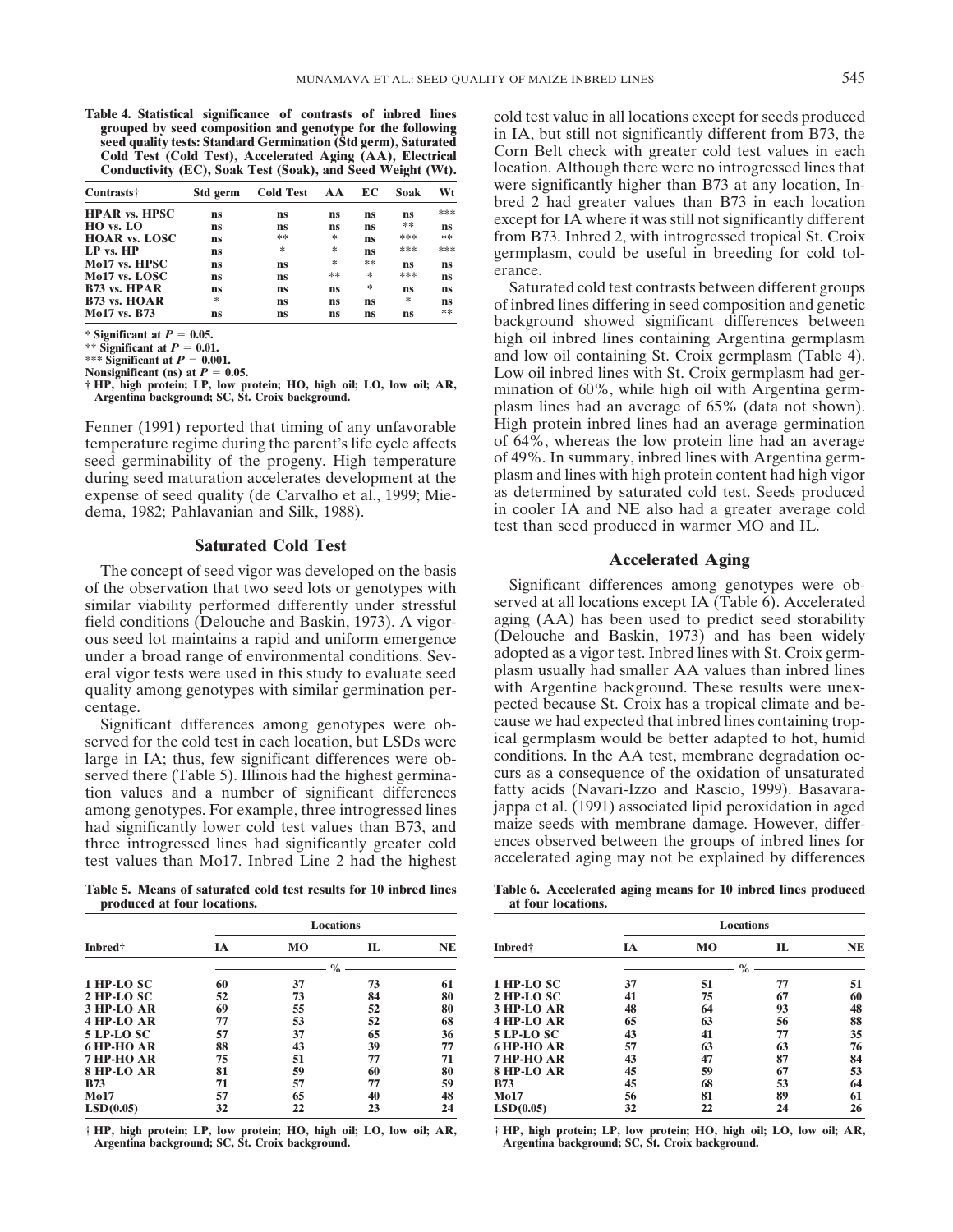in fatty acid composition of their membranes. Dunlap lines from Argentina germinated 66%, whereas seed et al. (1995) evaluated fatty acid composition of oil from with low oil from St. Croix germinated only 38%. exotic maize breeding materials. They reported that oils Contrasts between high and low protein groups of from exotic maize were slightly more saturated than lines had highly significant differences. The low protein those of U.S. origin. Leibovitz and Ruckenstein (1983) inbred line had the lowest germination of 38%, while also reported that maize oil from warmer regions had high protein inbred lines germinated 75%. Contrasts a greater proportion of saturated fatty acids than those were made between B73 and the group of inbred lines from cooler areas. from Argentina and between Mo17 and the group of

Germination of seeds soaked for 24 h in water correlated 66%.<br>
Free soak test results confirm the findings of Khos-<br>
Flooding (Khosravi and Anderson, 1990). Significant dif-<br>
ferences between genotypes were observed within the origin of its exotic component should be avoided.<br>Interestingly, of all tested inbred lines, Mo17 germi-<br>**Electrical Conductivity** probably attained maximum seed vigor (Knittle and Burris, 1976). Genotypes showed many significant differences for

**Table 7.** Soak test means for 10 inbred lines produced at four lo-<br> **Table 8.** Electrical conductivity for seed of 10 inbred lines pro-<br> **Table 8.** Electrical conductivity for seed of 10 inbred lines pro-<br> **Table 8.** Elec

|                   |     | <b>Locations</b> |    |           |                     | <b>Locations</b> |     |                                          |           |
|-------------------|-----|------------------|----|-----------|---------------------|------------------|-----|------------------------------------------|-----------|
| Inbred†           | IA  | MO               | IL | <b>NE</b> | Inbred <sup>†</sup> | IA               | MO  | IL                                       | <b>NE</b> |
|                   |     | $\%$             |    |           |                     |                  |     | $\mu S$ cm <sup>-1</sup> g <sup>-1</sup> |           |
| 1 HP-LO SC        | 64  | 67               | 92 | 77        | 1 HP-LO SC          | 5.0              | 7.3 | 4.6                                      | 7.1       |
| 2 HP-LO SC        | 72  | 79               | 89 | 83        | 2 HP-LO SC          | 7.0              | 3.5 | 4.5                                      | 4.9       |
| <b>3 HP-LO AR</b> | -61 | 55               | 85 | 75        | 3 HP-LO AR          | 4.5              | 4.6 | 3.0                                      | 4.3       |
| 4 HP-LO AR        | 84  | 67               | 80 | 84        | 4 HP-LO AR          | 3.6              | 5.0 | 6.5                                      | 3.4       |
| <b>5 LP-LO SC</b> | 20  | 45               | 53 | 35        | 5 LP-LO SC          | 5.3              | 3.9 | 2.1                                      | 9.5       |
| 6 HP-HO AR        | 76  | 52               | 57 | 71        | 6 HP-HO AR          | 4.5              | 3.7 | 4.2                                      | 4.1       |
| <b>7 HP-HO AR</b> | 57  | 47               | 92 | 79        | <b>7 HP-HO AR</b>   | 4.8              | 3.7 | 4.0                                      | 3.7       |
| 8 HP-LO AR        | 75  | 55               | 91 | 83        | 8 HP-LO AR          | 4.5              | 5.2 | 4.2                                      | 4.8       |
| <b>B73</b>        | 95  | 73               | 79 | 85        | <b>B73</b>          | 3.9              | 2.0 | 2.3                                      | 2.4       |
| Mo17              | 72  | 91               | 93 | 60        | Mo17                | 3.7              | 2.6 | 3.0                                      | 4.2       |
| LSD(0.05)         | 20  | 18               | 18 | 18        | LSD(0.05)           | 1.5              | 2.1 | 2.0                                      | 2.3       |

**† HP, high protein; LP, low protein; HO, high oil; LO, low oil; AR, † HP, high protein; LP, low protein; HO, high oil; LO, low oil; AR, Argentina background; SC, St. Croix background. Argentina background; SC, St. Croix background.**

were made between B73 and the group of inbred lines Accelerated Aging contrasts between groups of in- inbred lines with St. Croix background (Table 4). Check bred lines showed significant differences (Table 4). In- B73 germinated better than high oil inbred lines with bred lines with initial low oil content and St. Croix Argentina background, whereas Mo17 germinated betgermplasm had the lowest vigor for AA (55%), whereas ter than high oil inbred lines with St. Croix background. inbred lines with high oil content of Argentina back- The contrast between B73 and high oil inbred lines of ground had greater vigor (65%). The line with low pro- Argentina background was significantly different, with tein content had low AA of 49%, whereas high protein 83 and 66%, respectively. Contrasts between Mo17 and inbred lines had an average of 62%. low oil inbred lines from St. Croix background also showed highly significant differences. Mo17 had a ger-**Soak Test** mination of 79% while low oil lines from St. Croix ger-

nated best in MO and IL, whereas B73 germinated best During initial stages of imbibition most seeds leak in IA and NE. These results could be associated with ions, amino acids, and sugars. Weaker seeds, that is, climatic conditions during seed development and matu-<br>climatic conditions during seed development and matu-<br>those w those with poor cell membrane structure or slow restoraration. As mentioned earlier, MO and IL had the highest tion of cell membrane function during rehydration, tend number of days with temperatures above  $30^{\circ}$ C (33 and to leak more. Seed leakage can be quantified by the 31 d, respectively) during seed development and matu- increase in the EC of the soak water (Black and Bewley, ration. Mo17 is adapted to these warmer conditions and 2000). The higher the EC value, the lower the seed probably attained maximum seed vigor (Knittle and quality.

Contrasting groups of lines classified as high and low EC in all locations (Table 8). Seeds produced in IA and oil differed significantly (Table 4). Seed from lines with MO had the greatest seed leachate EC, and seeds from low oil content germinated well in the soak test (76%), IL had the least. Inbred 2 had high EC in IA, signifiwhereas high-oil lines did not (57%). Statistical differ- cantly greater than any other line in that location, but ences between low oil inbred lines from St. Croix and in other locations, it was not significantly different from high oil from Argentina were observed. High oil inbred the two Corn Belt checks except for B73 in NE. How-

**cations. duced at four locations.**

| Locations |      |           |                   |     | <b>Locations</b> |                                          |           |
|-----------|------|-----------|-------------------|-----|------------------|------------------------------------------|-----------|
|           | IL   | <b>NE</b> | <b>Inbred</b> †   | IA  | MO               | IL                                       | <b>NE</b> |
|           | $\%$ |           |                   |     |                  | $\mu S$ cm <sup>-1</sup> g <sup>-1</sup> |           |
|           | 92   | 77        | 1 HP-LO SC        | 5.0 | 7.3              | 4.6                                      | 7.1       |
|           | 89   | 83        | 2 HP-LO SC        | 7.0 | 3.5              | 4.5                                      | 4.9       |
|           | 85   | 75        | 3 HP-LO AR        | 4.5 | 4.6              | 3.0                                      | 4.3       |
|           | 80   | 84        | 4 HP-LO AR        | 3.6 | 5.0              | 6.5                                      | 3.4       |
|           | 53   | 35        | 5 LP-LO SC        | 5.3 | 3.9              | 2.1                                      | 9.5       |
|           | 57   | 71        | 6 HP-HO AR        | 4.5 | 3.7              | 4.2                                      | 4.1       |
|           | 92   | 79        | <b>7 HP-HO AR</b> | 4.8 | 3.7              | 4.0                                      | 3.7       |
|           | 91   | 83        | 8 HP-LO AR        | 4.5 | 5.2              | 4.2                                      | 4.8       |
|           | 79   | 85        | <b>B73</b>        | 3.9 | 2.0              | 2.3                                      | 2.4       |
|           | 93   | 60        | <b>Mo17</b>       | 3.7 | 2.6              | 3.0                                      | 4.2       |
|           | 18   | 18        | LSD(0.05)         | 1.5 | 2.1              | 2.0                                      | 2.3       |
|           |      |           |                   |     |                  |                                          |           |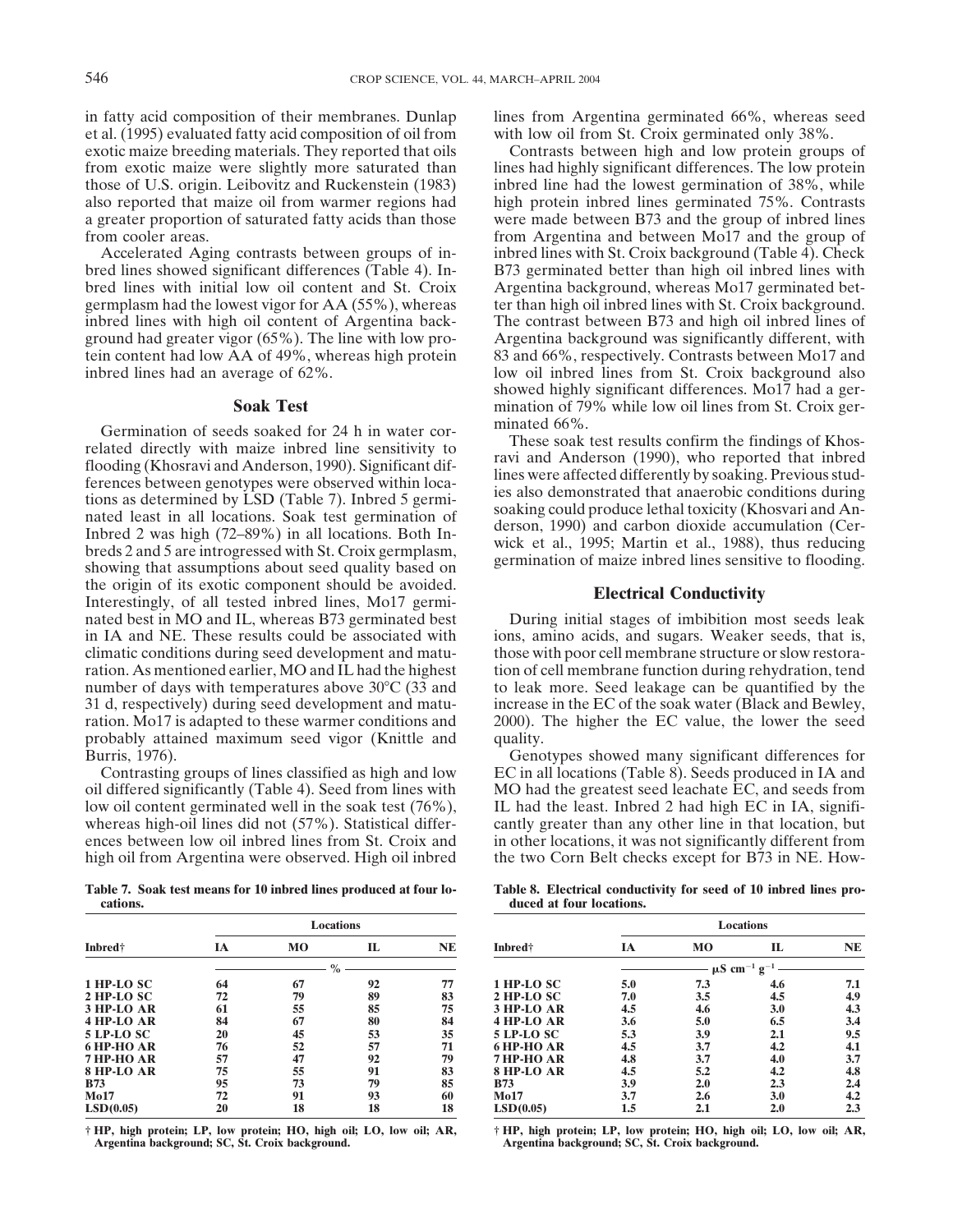Inbred 5 from seeds produced in NE  $(9.5 \mu S \text{ cm}^{-1} \text{ g}^{-1})$ .

**Index**<br> **IEVENUAL EXECT STATE STATE STATE STATE STATE STATE STATE STATE STATE STATE STATE STATE STATE STATE STATE STATE STATE STATE STATE STATE STATE STATE STATE STATE STATE STATE STATE STATE STATE STATE STATE STATE STATE** 

|                   | <b>Locations</b> |         |     |     |  |  |  |  |
|-------------------|------------------|---------|-----|-----|--|--|--|--|
| Inbred†           | IA               | MО      | IL  | NE  |  |  |  |  |
|                   |                  | IQI     |     |     |  |  |  |  |
| 3 HP-LO AR        | 5.7              | 4.4     | 7.1 | 5.0 |  |  |  |  |
| 4 HP-LO AR        | 4.2              | 7.1     | 7.2 | 6.4 |  |  |  |  |
| <b>5 LP-LO SC</b> | 6.2              | 5.2     | 8.0 | 6.3 |  |  |  |  |
| 6 HP-HO AR        | 8.1              | 5.0     | 4.5 | 7.5 |  |  |  |  |
| <b>7 HP-HO AR</b> | 4.1              | 5.4     | 8.9 | 1.6 |  |  |  |  |
| 8 HP-LO AR        | 7.1              | 6.5     | 4.8 | 6.7 |  |  |  |  |
| 3 HP-LO AR        | 5.7              | 5.4     | 7.9 | 7.3 |  |  |  |  |
| 4 HP-LO AR        | 6.0              | 4.4     | 6.9 | 6.2 |  |  |  |  |
| <b>B73</b>        | 7.0              | 7.9     | 8.1 | 8.0 |  |  |  |  |
| Mo17              | 6.6              | 8.4     | 8.1 | 6.0 |  |  |  |  |
| LSD(0.05)         | $1.5\,$          | $1.8\,$ | 2.1 | 2.6 |  |  |  |  |

Argentina background; SC, St. Croix background.

ever, the highest EC of all locations was recorded for exotic inbred lines were above 5, which indicates good ). seed quality. Seed composition and genetic background Seed leachate of this inbred line produced in other loca- did not affect IQI of inbred lines (Table 4). Seed of B73 tions had low conductivity, and the lowest of all lines and Mo17 had superior quality to all the other lines in IL. Inbred 1 had the highest EC in MO, thus all because of their consistently high IQI values across locathree St. Croix introgressed lines had high EC in some tions. However, MO was the only location where B73 locations. In general, tested lines introgressed with trop- had a significantly greater IOI than the majority of the had a significantly greater IQI than the majority of the ical germplasm did not show stability of EC values. introgressed lines. Further investigations are needed to<br>Seed composition did not affect seed leachate in most<br>determine why introgressed lines have inconsistent IOI Seed composition did not affect seed leachate in most<br>of the groups that were compared (Table 4). However,<br>high oil inbred lines with St. Croix germplasm had<br>inbred proves to be unstable across seed production high oil inbred lines with St. Croix germplasm had<br>greater seed leachate EC than the elite check, Mo17.<br>Similarly, comparisons between B73 and high protein<br>inbred lines with Argentinean germplasm, showed that<br>B73 had signi

Differences in EC between genotypes were similar<br>and Anderson, 1972; Basavarajappa et al., 1991; Santi-<br>and Anderson, 1972; Basavarajappa et al., 1991; Santi-<br>and data in the highest and Anderson, 1972; Basavarajappa et al

Table 9. Mean inbred quality index (IQI) values for 10 inbred<br>lines do not show unexpected and detrimental quality prob-<br>lems in locations where they may be increased or used<br>to make hybrids, or that potential seed quality are not expressed in the hybrid.

## $\Lambda$ CKNOWLEDGMENTS

The authors thank Dr. Russ Mullen for his participation and guidance during Mrs. Munamava's academic program at **ISU.** Our appreciation goes to Drs. Tom Hoegemeyer, Kevin Montgomery, Paul Williams, and David Willmot for growing the seed used in the experiments. Thank you to Penny Meyerholz for technical assistance, and Drs. Ted Bailey and Philip Dixon for statistical guidance. We also appreciate the GEM <sup>†</sup> **HP, high protein; LP, low protein; HO, high oil; LO, low oil; AR,** cooperators who participated in making the breeding crosses **Argentina background: SC, St. Croix background. Argentina background:** SC, St. Croix ba